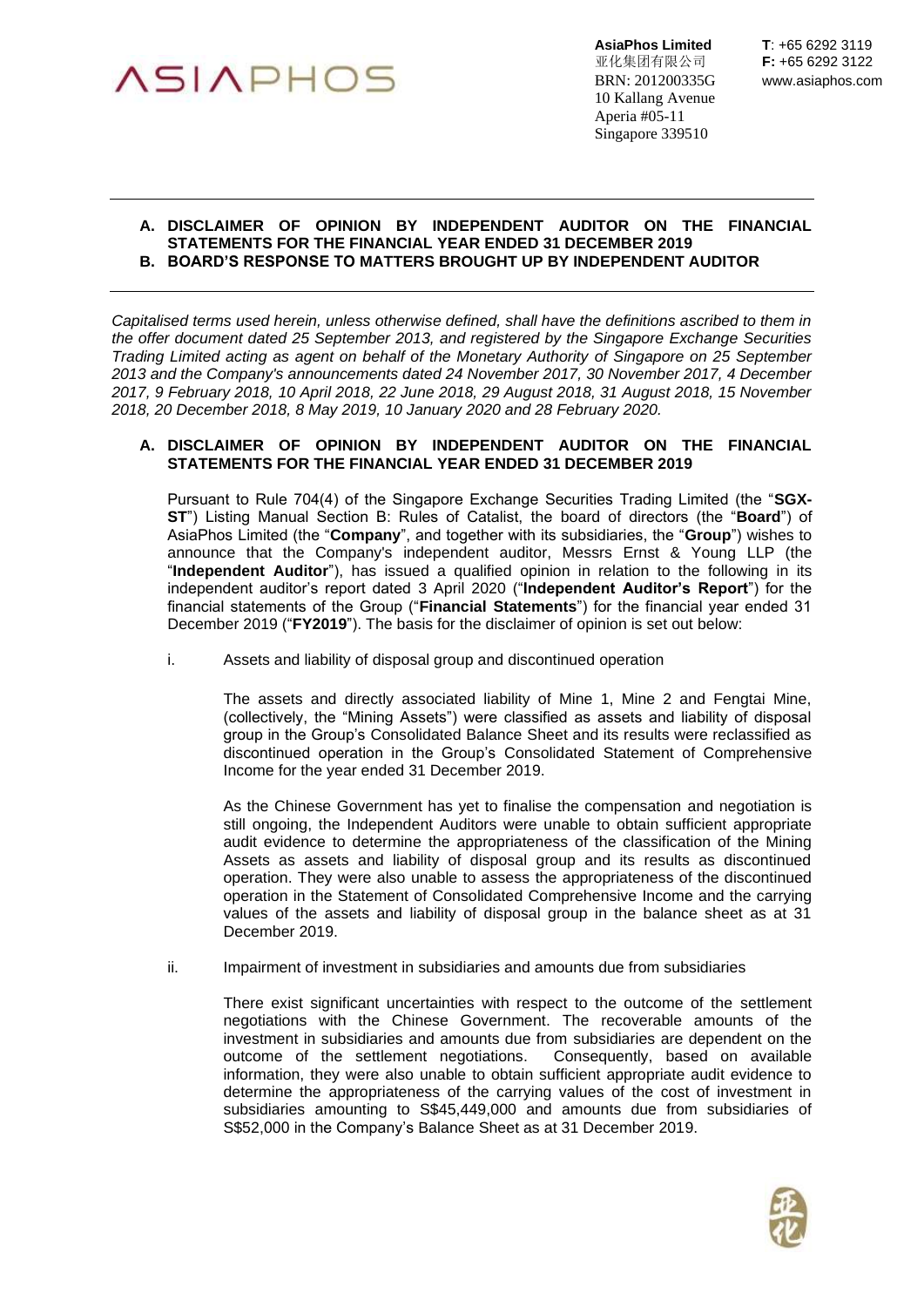

**AsiaPhos Limited T**: +65 6292 3119 亚化集团有限公司 **F:** +65 6292 3122 BRN: 201200335G www.asiaphos.com 10 Kallang Avenue Aperia #05-11 Singapore 339510

### iii. Recoverable amount of property, plant and equipment

The Group assessed the recoverable value of the elemental phosphorus ("P4") plant as at 31 December 2019 based on valuation reports prepared by an independent Chinese professional valuer engaged by one of the Group's bankers to determine the value of certain parts of the P4 plant. Based on the value determined by the Chinese professional valuer, an impairment charge of S\$2,177,000 was recorded for FY2019 to comply with the requirements of SFRS(I)1-36 *Impairment of Assets*. However, they were unable to obtain sufficient appropriate evidence to satisfy themselves on the reasonableness of the key assumptions and inputs used in the determination of the recoverable amounts of the P4 plant. Consequently, they were unable to assess the appropriateness of the carrying value of the P4 plant and the impairment charge recorded during the year.

### iv. Going concern

Excluding the assets and liability of the disposal group, the Group's current liabilities exceeded its current assets by S\$7,737,000 as at 31 December 2019 and incurred a net loss after tax of S\$4,389,000 for FY2019. These conditions indicate the existence of a material uncertainty which may cast significant doubt on the ability of the Group to continue as a going concern. Based on the available information, they have not been able to obtain sufficient audit evidence to satisfy ourselves as to the appropriateness of the use of the going concern assumption in the preparation of the financial statements.

The Independent Auditor did not express an opinion on whether the accounting and other records required by the Act to be kept by the Company and by those subsidiaries incorporated in Singapore have been properly kept in accordance with the provisions of the Act (the "**Relevant Opinion**").

A copy of the Independent Auditor's Report is annexed to this announcement for shareholders' reference.

The Independent Auditor's Report and a complete set of the Financial Statements will also be found in the Company's annual report for FY2019, which will be despatched to shareholders in due course.

# **B. BOARD'S VIEW OF MATTERS BROUGHT UP BY INDEPENDENT AUDITOR**

The Independent Auditors did not express the Relevant Opinion because of the significance of the matters referred to in their Basis for Disclaimer of Opinion section of their report. However, the Board is of the view that the accounting and other records required to be kept under section 199(1) of the Singapore Companies Act relate only to Singapore-incorporated companies and not foreign companies.

In light of this, the Board is of the view that the accounting and other records of the Company and its Singapore-incorporated subsidiaries, as required to be kept under section 199(1) of the Singapore Companies Act, have been kept in accordance with the Singapore Companies Act.

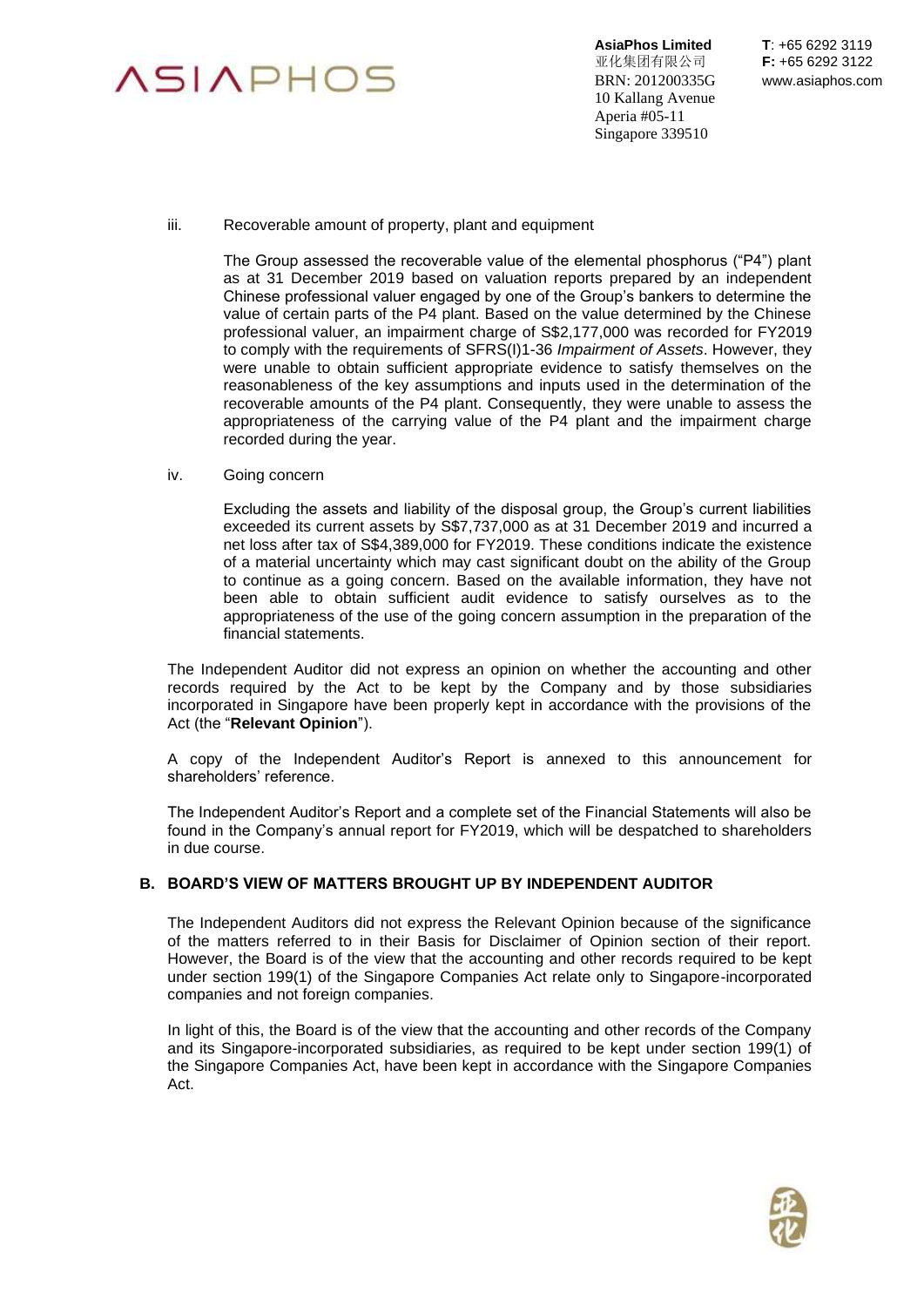

**AsiaPhos Limited T**: +65 6292 3119 亚化集团有限公司 **F:** +65 6292 3122 BRN: 201200335G www.asiaphos.com 10 Kallang Avenue Aperia #05-11 Singapore 339510

The Board further wishes to set out the following:

i. Assets and liability of disposal group and discontinued operation

Since November 2017, the Group has been in discussion with the Chinese Government in relation to Mine 1, Mine 2 and Fengtai Mine (collectively, the "Mining Assets"). While the Group's ownership of the Mining Assets was still valid as at 31 December 2017, the Chinese Government's order to cease operation of the Mining Assets and to vacate the Mining Assets is tantamount to an expropriation of these Mining Assets.

SFRS(I) 5 *Non-current assets held for sale and discontinued operations* requires noncurrent assets to be classified as held for sale if the carrying amount will be recovered principally through a sale transaction or otherwise rather than continuing use. The carrying value of the Mining Assets is expected to be recovered principally through compensation receivable from the Chinese Government for the expropriation of the Mining Assets

SFRS(I) 5 also recognises that events and circumstances may extend the period required to complete the sale beyond one year. An extension of the period required to complete a sale does not preclude the disposal group from being classified as held for sale if the delay is caused by events or circumstances beyond the Group's control and there is sufficient evidence that the Group remains committed to its plan to sell the disposal group.

As at 31 December 2019, because of unexpected changes, the disposal of Mining Assets has not been completed. As announced on 15 November 2018, the negotiations on disposal of the Mining Assets had been escalated from the Sichuan Provincial Government to Ministry of Commerce of the Chinese Government ("MOFCOM") and MOFCOM had recommended to continue discussions on the appointment of independent valuer to value the Group's claims and the terms of such engagement. Accordingly, the Group had submitted its proposal in relation to the appointment of the independent expert. The Chinese Government has yet to respond to the Group's proposal. During the financial year, the Group has asked for the Singapore Government's assistance in raising this issue directly with the Chinese Government.

Accordingly, because of the continuing discussions with the Chinese Government, the directors are of the view that the one-year rule exception under SFRS(I) 5 is applicable and the Group continues to present all mining related property, plant and equipment, mine properties, goodwill and deposits for mining levy, and the provision for rehabilitation as "assets of disposal group" and "liability of disposal group" respectively on the Group's Consolidated Balance Sheet as at 31 December 2019.

Immediately before the classification to assets of disposal group on 30 November 2017, the recoverable amount of the mining assets was estimated. Based on independent valuation of the mining assets, the fair value of the relevant assets is greater than their carrying value. No impairment loss was identified for FY2019,.

No adjustments have been made to the classification and carrying value of these assets so as not to prejudice the Group's position in the ongoing discussion with the Chinese Government. Adjustments will be made and recognised in the consolidated income statement when the amount of compensation can be ascertained.

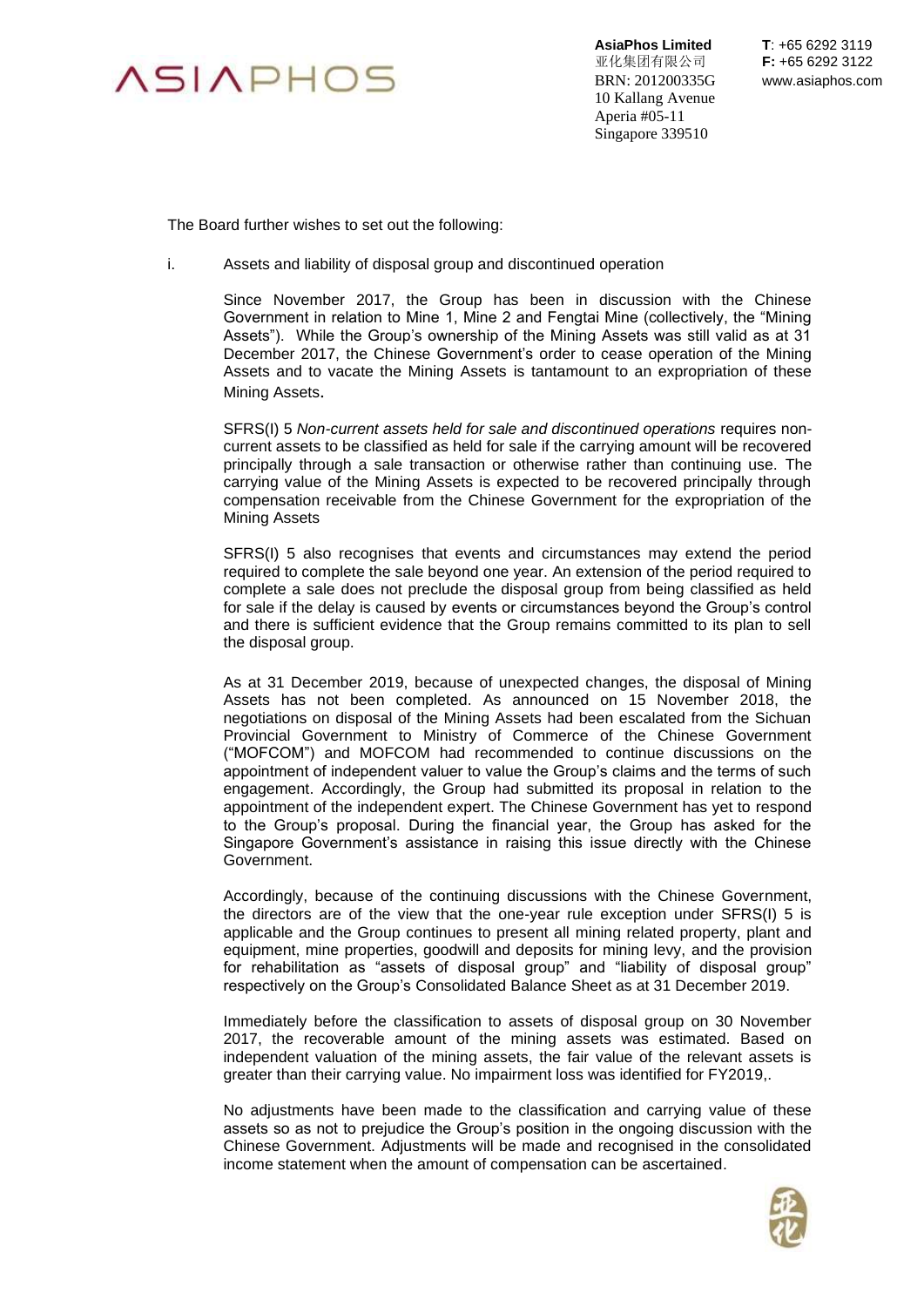

**AsiaPhos Limited T**: +65 6292 3119 亚化集团有限公司 **F:** +65 6292 3122 BRN: 201200335G www.asiaphos.com 10 Kallang Avenue Aperia #05-11 Singapore 339510

ii. Recoverable amount of property, plant and equipment

The Group has recognised that the P4 plant may be impaired as production could not resume after it was shut down for maintenance because of the wrongful acts of the Chinese Government. It has recognised impairment charge of S\$2,177,000 in its Consolidated Statement of Comprehensive Income. As there is a lack of observable comparable data, the recoverable amount has been estimated based on independent professional valuer engaged by the bank. The recoverable amount of the P4 plant will depend on successful conclusion of negotiation to either form a joint venture to relocate outside China or a sale or leasing or processing arrangement with other phosphate chemical groups in China. The Group will continue to explore opportunities and monitor market development and assess the appropriateness of the carrying value of P4 Plant.

iii. Going concern

The Board is of the opinion that the Company and the Group are able continue as a going concern. The basis of the Board's opinion is as follows:

- (a) The Group is able to generate cash flows from its downstream chemical segments through trading of chemical products like Sodium Tripolyphosphate ("STPP"), Sodium Hexametaphosphate as well as other polyphosphate chemicals and achieve reduction in cash outlays and overheads due to downsized operations;
- (b) The Group has entered into a settlement agreement with a particular customer which is a subsidiary of a State-Owned Enterprise and also partly owned by the Deyang Government for outstanding receivables of \$599,000 (RMB 3,100,000). The Group is also entitled to receive interest, at 6% per annum, from 23 March 2018 to the date of payment of last installment, arising from the late payments from the customer. The Group had not recognised the interest income on the credit-impaired asset in FY2019.

In February 2020 and March 2020, the Group received \$387,000 and \$329,000, respectively, in the form of bill receivables, for settlement of both outstanding receivables and interest on late payments;

(c) In FY2019, the Group leased the STPP plant to a third party for RMB 1 million per annum for a period of 4 years, with the option to extend for another 3 years upon expiry. Rental income is received bi-annually.

The Group is also exploring sale of land that is surplus to the Group's current operating requirements and is in negotiations to lease out its P4 plant; and

(d) Discussions will be carried out by the Group with financial institutions to rollover its existing loans as and when they fall due. As the Group has in the past not defaulted on any of the loans extended to it, barring unforeseen circumstances, the Directors expect that the Group will be able to requisite financing for the Group's operations.

The Board confirmed that all material disclosures, facts and information (including but not limited to disclosures pertaining to material operations and business of the Group, the going-